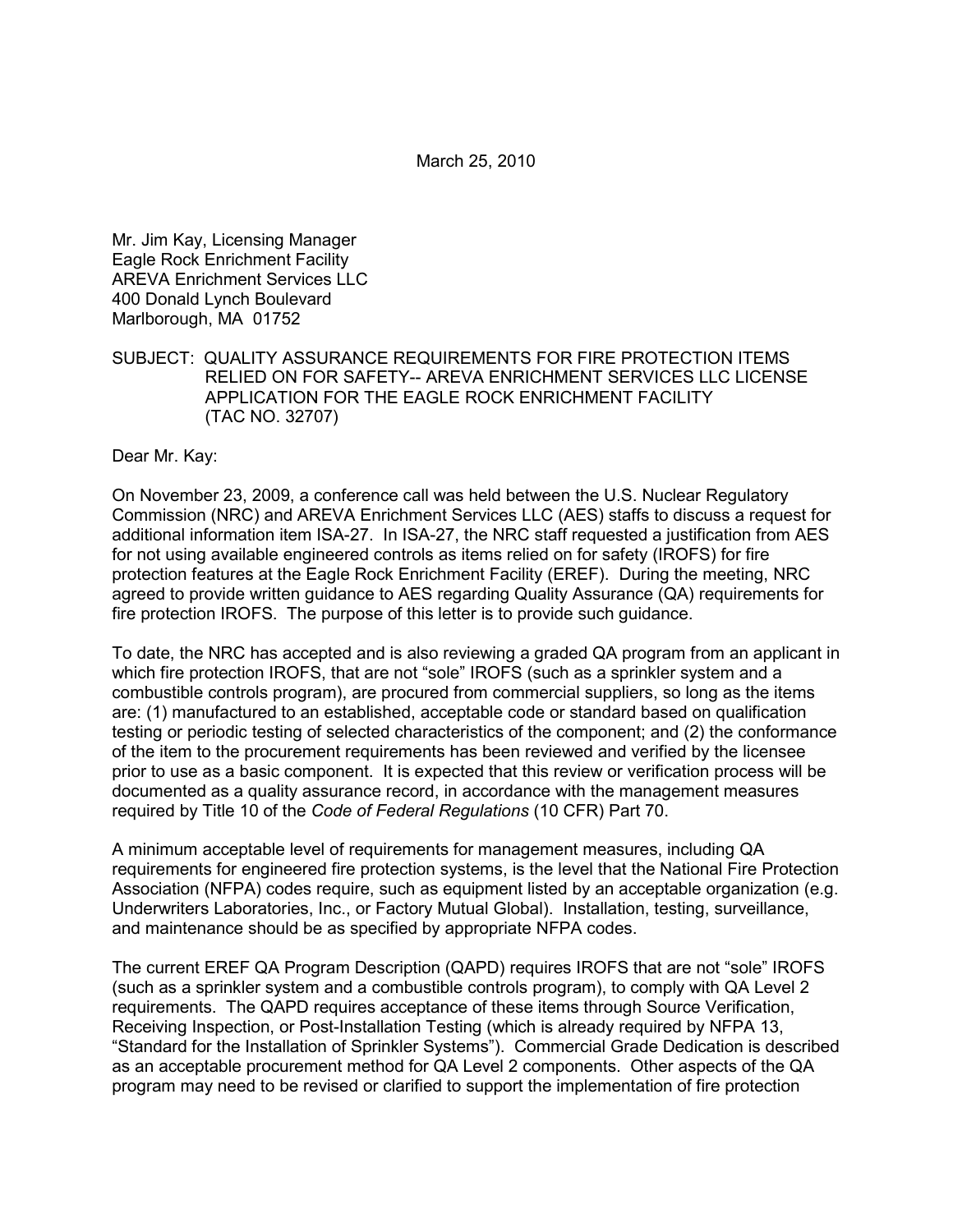features listed as IROFS as described above. Reporting and notification requirements in 10 CFR 21 and Appendix A of 10 CFR 70 are considered applicable to fire protection features listed as IROFS.

For new facilities, 10 CFR 70.64(b) requires that facility and system design and facility layout be based on defense-in-depth practices. The design must incorporate to the extent practicable a preference for the selection of engineered controls over administrative controls. For fire protection, this requirement can be met by selecting at least one engineered system to meet the 10 CFR 70.61 performance requirements for every fire-initiated sequence where practicable.

In accordance with 10 CFR 2.390 of the NRC's "Rules of Practice," a copy of this letter will be available electronically for public inspection in the NRC Public Document Room or from the Publicly Available Records component of NRC's Agencywide Documents Access and Management System (ADAMS). ADAMS is accessible from the NRC Web site at http://www.nrc.gov/reading-rm/adams.html (the Public Electronic Reading Room).

If you have any questions regarding this letter, please contact me at (301) 492-3110 or via e-mail to breeda.reilly@nrc.gov.

Sincerely,

## **/RA/**

 M. Breeda Reilly, Senior Project Manager Advanced Fuel Cycle, Enrichment, and Uranium Conversion Branch Special Projects and Technical Support **Directorate** Division of Fuel Cycle Safety and Safeguards Office of Nuclear Material Safety and Safeguards

Docket No.: 70-7015